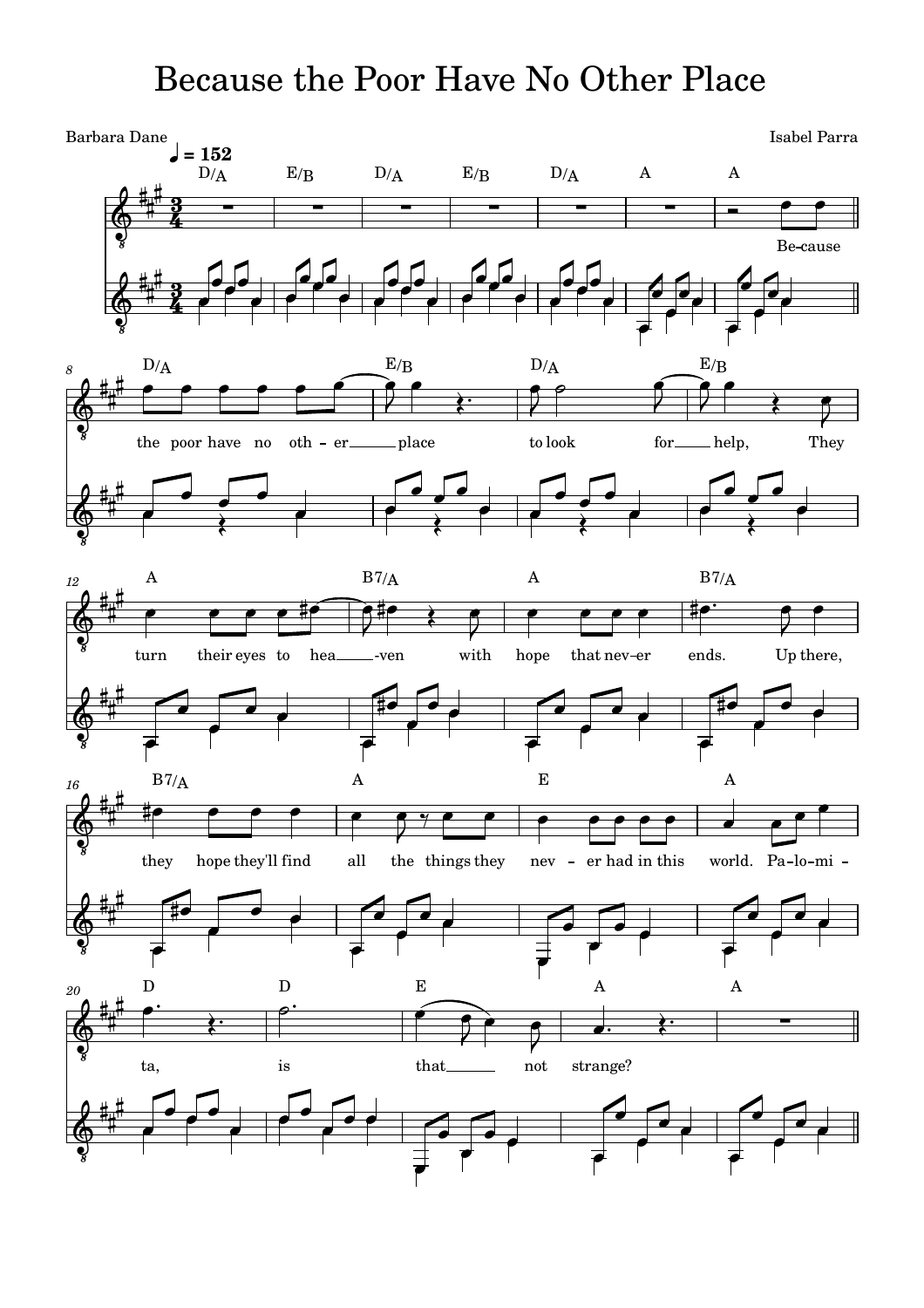







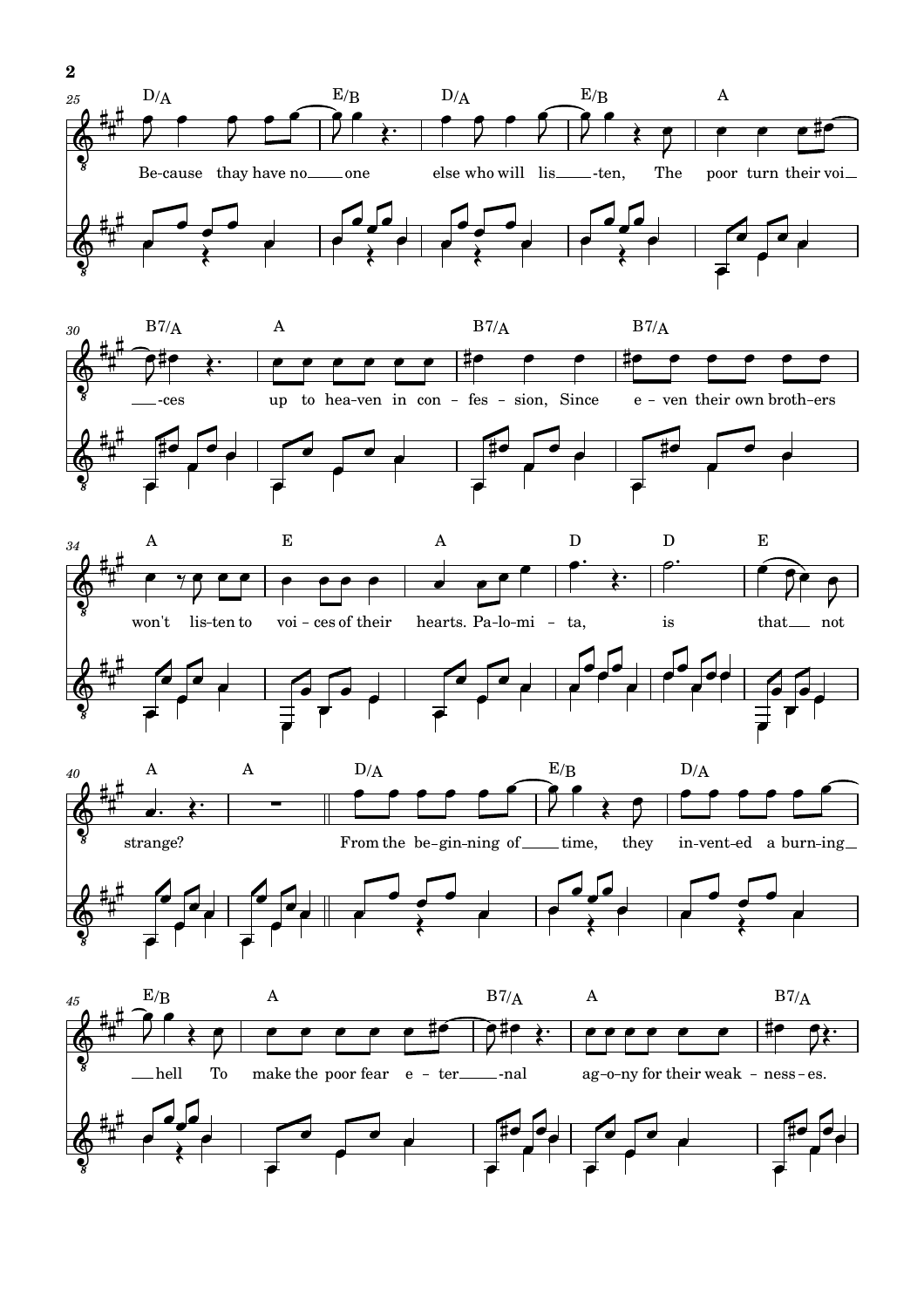

**3**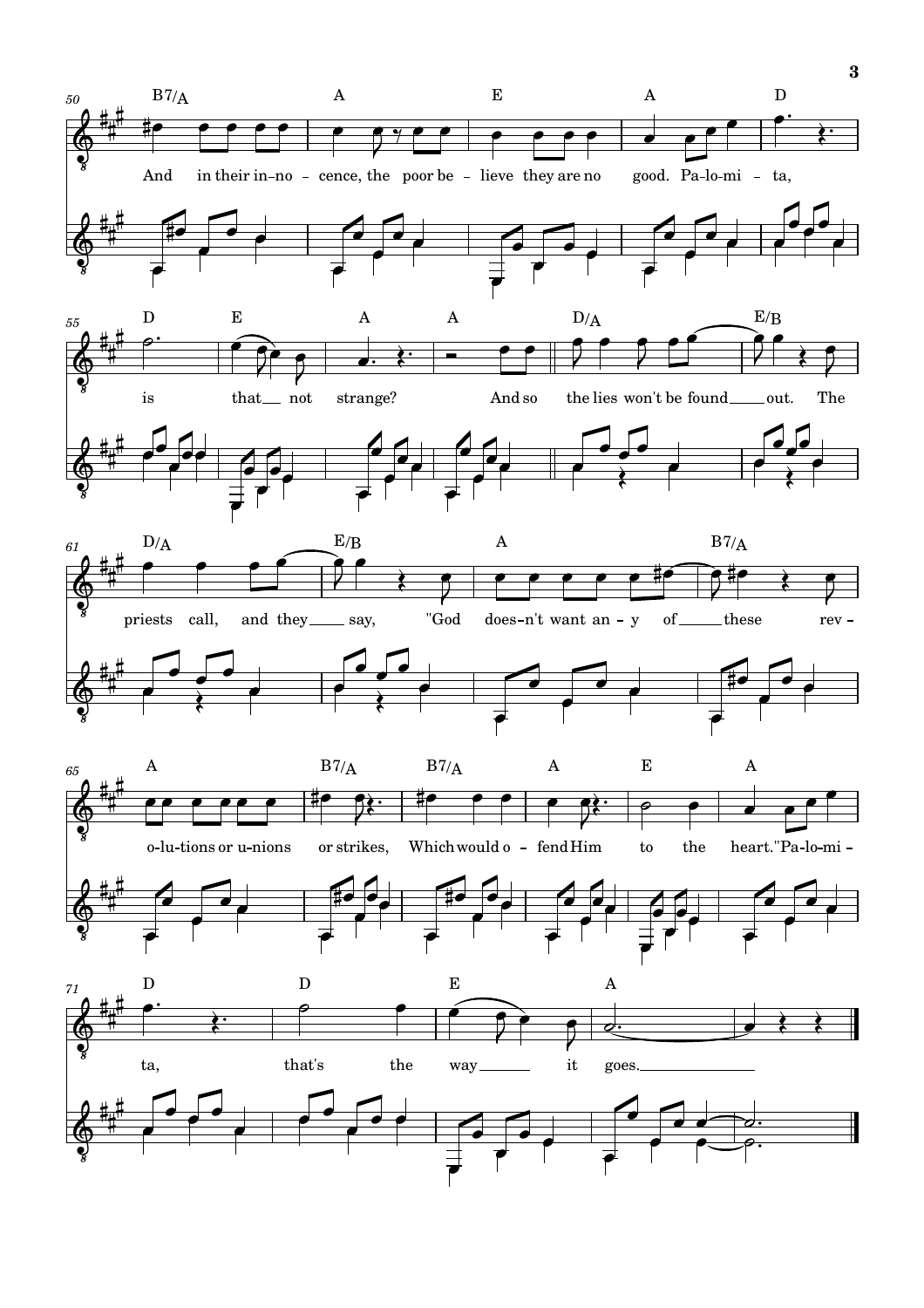## Because the Poor Have No Other Place (Acoustic String Bass)







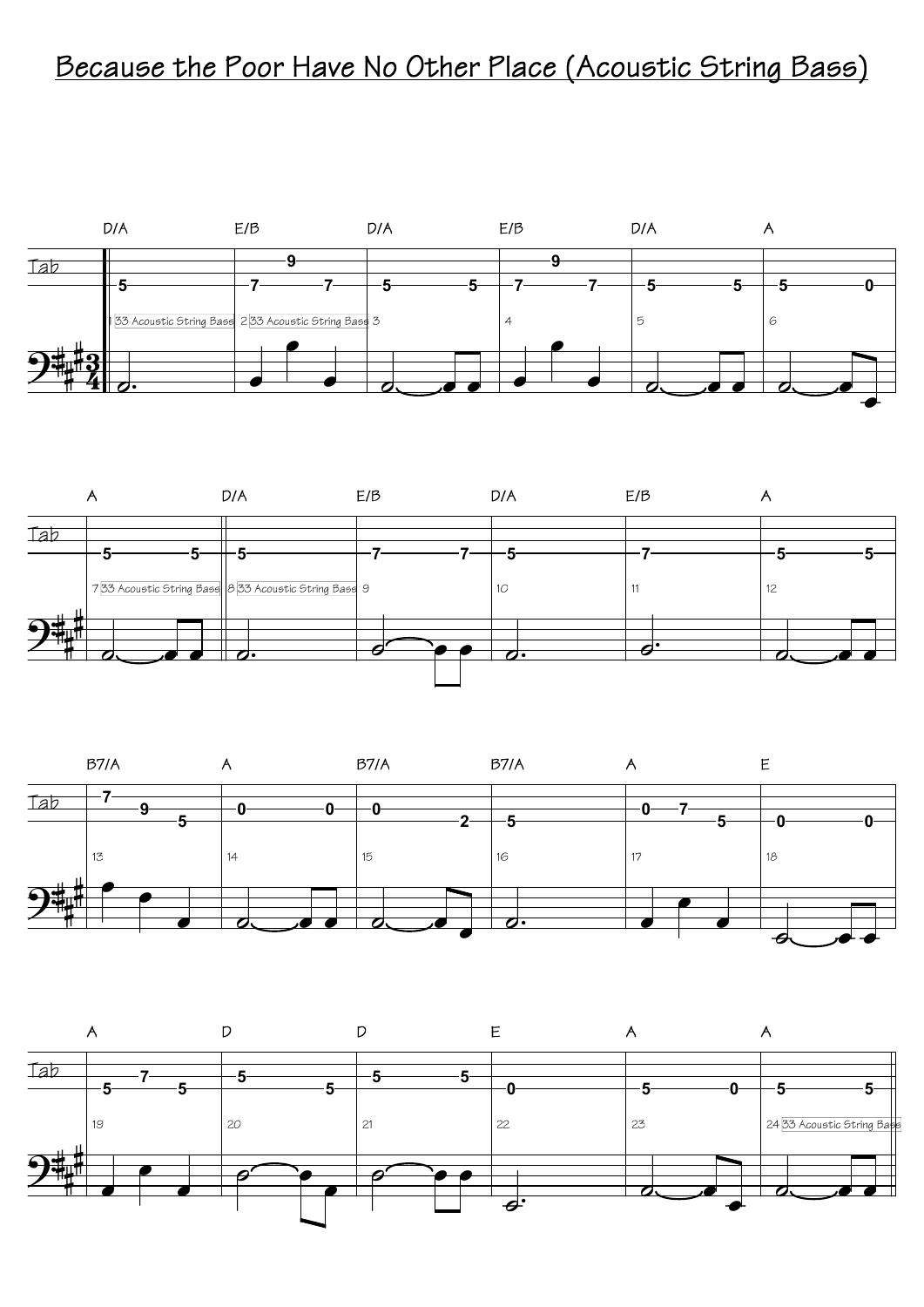









Because the Poor Have No Other Place (Acoustic String Bass) - Page 2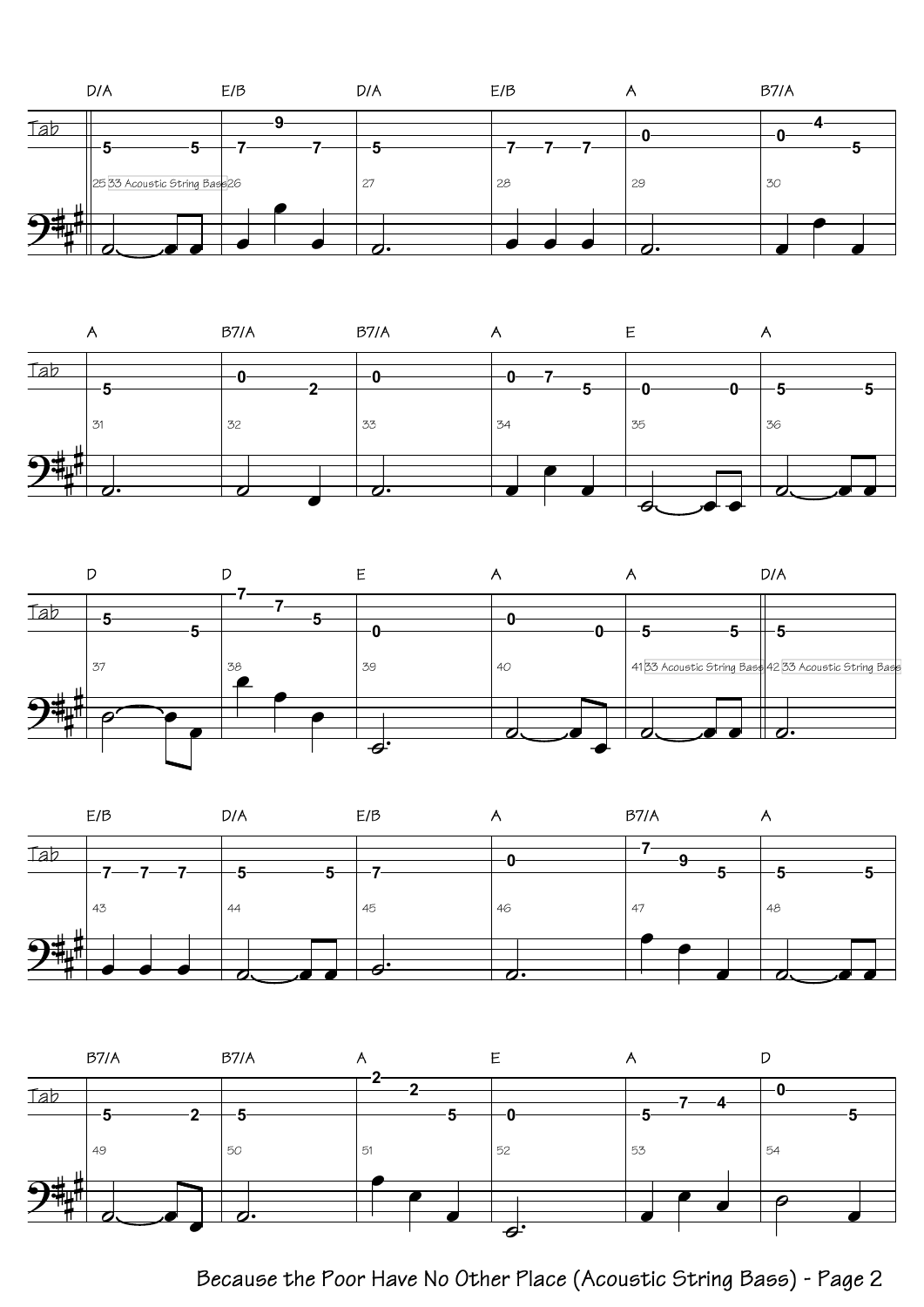





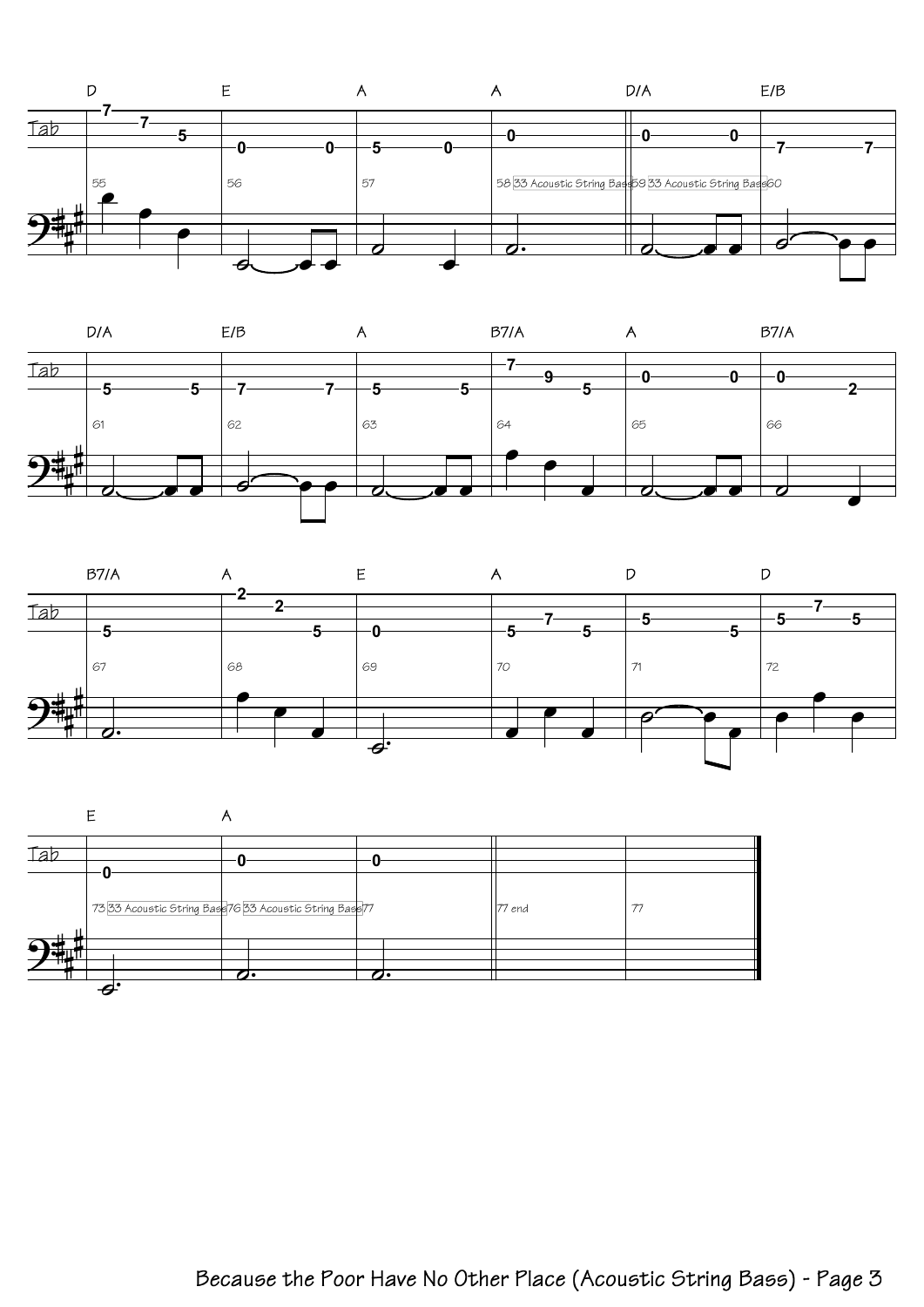## Because the Poor Have No Other Place (Pad-Warm Slow)